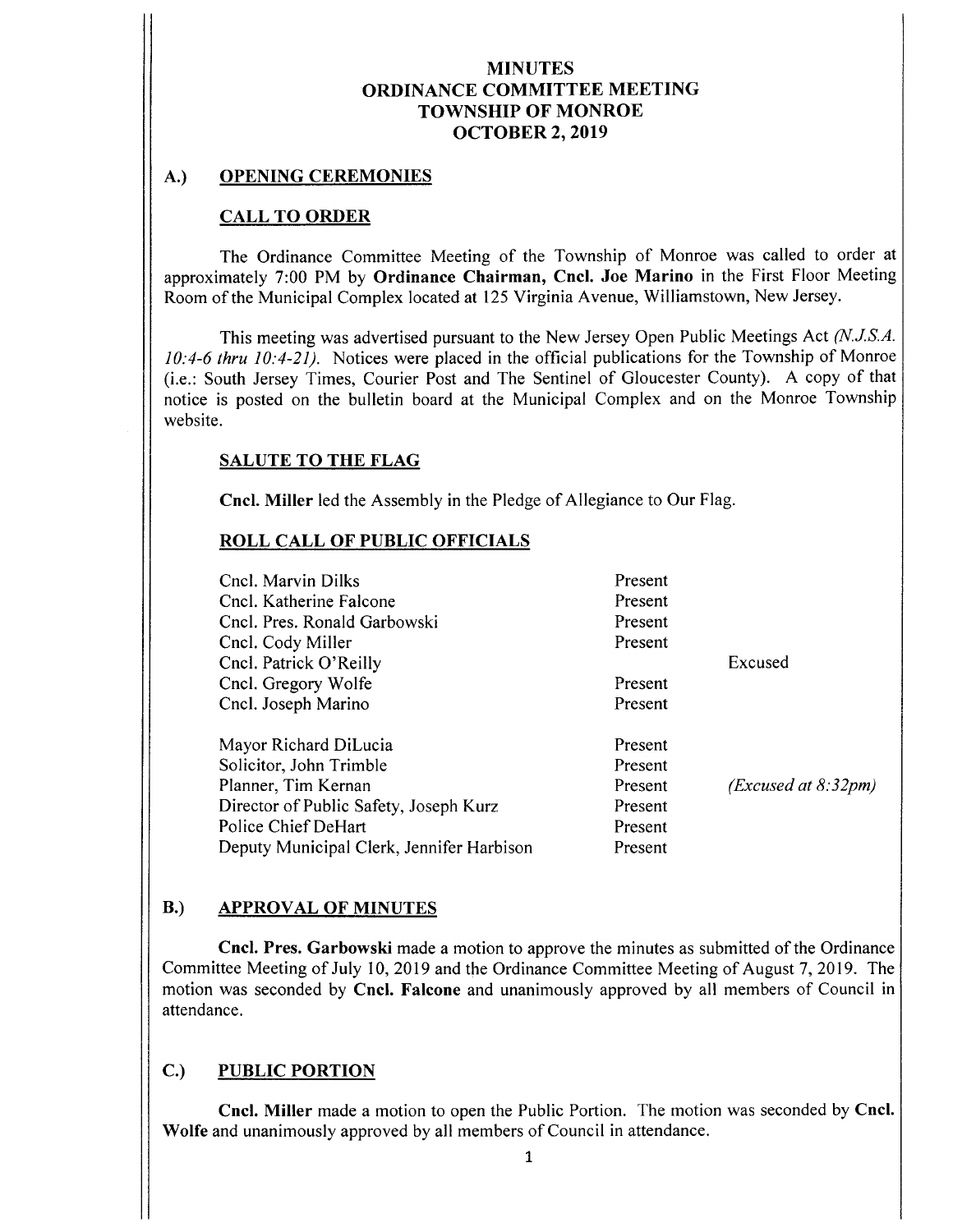#### C.) PUBLIC PORTION (cont'd)

Marlene McMahon, a resident of Friendly Village, President of MOHA, stated that since she last spoke with Council, she has received a lot more information that she felt needed to be shared with Council. She is speaking for the people who have joined together to let Council know that they object the plans to build the Alternative Treatment Center on the Black Horse Pike between Malaga Road and Whitehall Road. The question most asked has been, what does it mean when Cncl. Miller says "Council does not want to leave it up to chance." She questioned, if the Council who represent the people, believe that this is in the best interest of the town, why was there a closed meeting when the change was voted on. She stated that they have learned that the Mayor has appointed three Council members to be on the Cannabis Committee and asked those members be identified. They have been informed that the Cannabis Committee sought out those who are looking to expand their cannabis market. Ms. McMahon said that the residents of Monroe Township want to be sure that the people they voted to represent them, have looked into the effects this treatment center will have on the town. She stated that they are not fighting Council on accepting applications for a cannabis treatment center, they are objecting to the site that has been chosen to build the center. They feel this site will hurt more residents than help them. Ms. McMahon went over <sup>a</sup> list of items they feel Council should be aware will happen once the cannabis facility becomes part of Monroe Township. She said, they are in favor of growing businesses in Monroe Township and they look forward to new ideas for the area and they want to work together with Council for the benefit of everyone. Ms. McMahon thanked the Mayor and Council for allowing her to speak and stated that they will continue to gather signatures on their petitions until the matter is resolved. Cncl. Marino clarified that the Governing Body has not met with or given any approval to the applicant being referred to and the proposed site does not belong to the Township but is <sup>a</sup> private site. Cncl. Miller explained, Council decided to amend the Zoning Code, to spell out what specific zones Alternative Treatment Centers would be allowed in. Cncl. Pres. Garbowski explained that the Mayor did not appoint the Cannabis Committee members and that as Council President he appointed Cncl. Falcone, Cncl. Miller and Cncl. Wolfe. The committee was formed to gather information and provide to both Council and the public their recommendations and findings. Cncl. Falcone explained, the Committee is going to reconvene and will reevaluate the different zones. Mayor DiLucia clarified that Council has not decided on anything relating to cannabis in private, everything has been open to the public and will continue to be open to the public. He explained why a working committee is formed and appointed and the reason Ordinances are created. Mayor DiLucia is hopeful that by the residents attending the meeting and hearing the factual information that it will dispel the rumors. Cncl. Marino explained why Ordinance O:38-2019 was placed on this evening agenda under Matters for Discussion.

Len Fritz, Chairman of the Open Space Advisory Committee, addressed Council regarding the piece of property on Sykes Lane. He said, the Open Space Advisory Committee has requested this purchase and has been searching for <sup>a</sup> piece of property that will help enhance and promote the bike trail. He noted, acquiring this piece of property is the first step in expanding the trail. Mr. Fritz stated that they will be working with the Environmental Mr. Fritz stated that they will be working with the Environmental Protection Commission as well as other Township Committees to improve the site and create a starting and stopping point for residents using the bike trail. Cncl. Marino thanked Mr. Fritz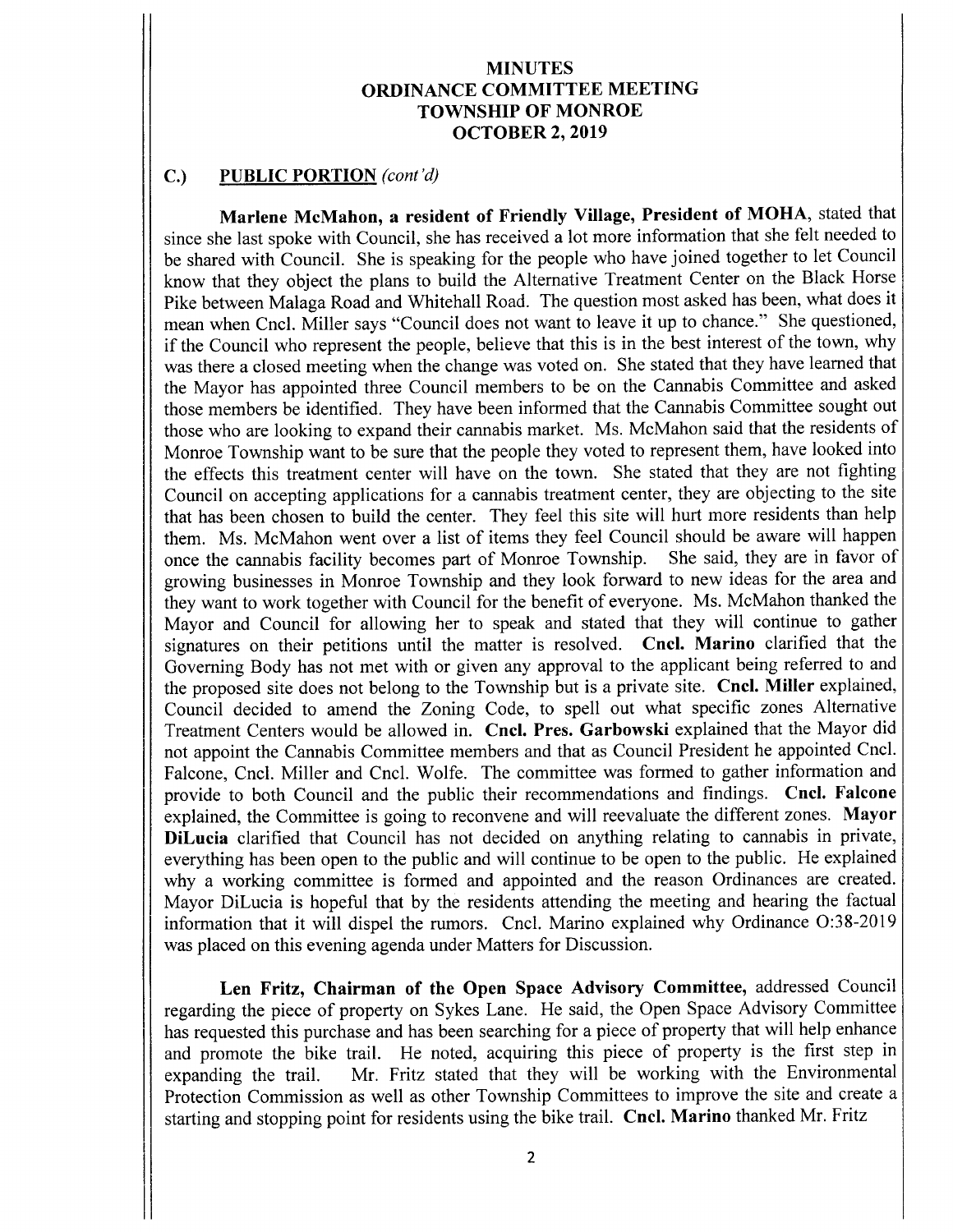#### $C.)$  PUBLIC PORTION (cont'd)

and the Open Space Advisory Committee on behalf of Council and the Mayor for all of their hard work on this project.

Elisa Taylor, Director of HARTT Rescue ( Humane Animal Rescue Trapping and Transport) addressed Council regarding her proposal for TNR, explaining that TNR means Trap<br>Neuter and Return. She provided a presentation on her proposed TNR and Cat Colony She provided a presentation on her proposed TNR and Cat Colony Ordinance and explained the way the program works. She explained, how the program will benefit Monroe Township and help gain control of the community cats. If Monroe Township chooses to accept the TNR Ordinance the County will pay for the cost of TNR. The Ordinance has sponsor options included and Ms. Taylor offered HARTT to be an option as a sponsor to work with the community and to act as <sup>a</sup> liaison between care takers and animal control. Kathy works with Ms. Taylor, did not provide her address) provided the statistics regarding the community cats within Monroe Township and the volunteer opportunities the TNR Ordinance provides. Jane Guillaume, Executive Director with People for Animals, explained why she and People for Animals are involved with TNR programs and the benefits that they provides to the participating townships. Gina Megay, Board President of Pet Savers, Inc., spoke in support of the TNR Ordinance and provided statistics and examples about how this Ordinance has been passed and has helped surrounding municipalities such as Pitman, Clayton, West Deptford, Westville and Woodbury Heights. Ms. Taylor noted the need for <sup>a</sup> designated cat sanctuary within Monroe Township, if the Ordinance is passed, although it is not necessary, but it is extremely helpful. Discussion ensued with Ms. Taylor, Kathy, Ms. Guillaume, Ms. Megay and the members of Council in attendance. Cncl. Marino thanked them for coming to the Ordinance Committee Meeting and presenting the TNR program. He advised that once Council has had <sup>a</sup> chance to review and discuss everything that was presented this evening, they will reach out to Ms. Taylor.

Anthony Langella, Jr., Antony and Cleopatra Caterers, spoke in regards to his concerns with Cannabis. He noted, what he is continually hearing from Council is to check out Egg Harbor Township with regards to Alternative Treatment Centers. If Monroe Township wants to go in this direction he asked Council to please follow Egg Harbor Township and place it in an industrial area. Mrs. Langella voiced her concerns with the potential facility and she does not feel it is appropriate to have the facility next to their business and the neighboring church and school. She feels Council should take into account the businesses and developments that are established and have been for over forty years when making decisions over the potential cannabis allowed zones. Cncl. Miller explained, Council was tasked with establishing zones because they knew cannabis might be coming to Monroe Township. Solicitor John Trimble stated what Council is doing with regards to zone designation is legal and it was under his direction. He further explained Council's position and why things are being done, in order to be proactive. A discussion ensued with Mr. Langella, Mrs. Langella, Ms. McMahon and Council discussing cannabis and alternative treatment centers. Mayor DiLucia noted that it is obvious to him that no one wants cannabis anywhere, no matter where it may eventually be placed. If Aministration takes the position to go against the legislators in Trenton, it will be defying the law and will open up the Township to potential lawsuits. He believes that he and Council needs to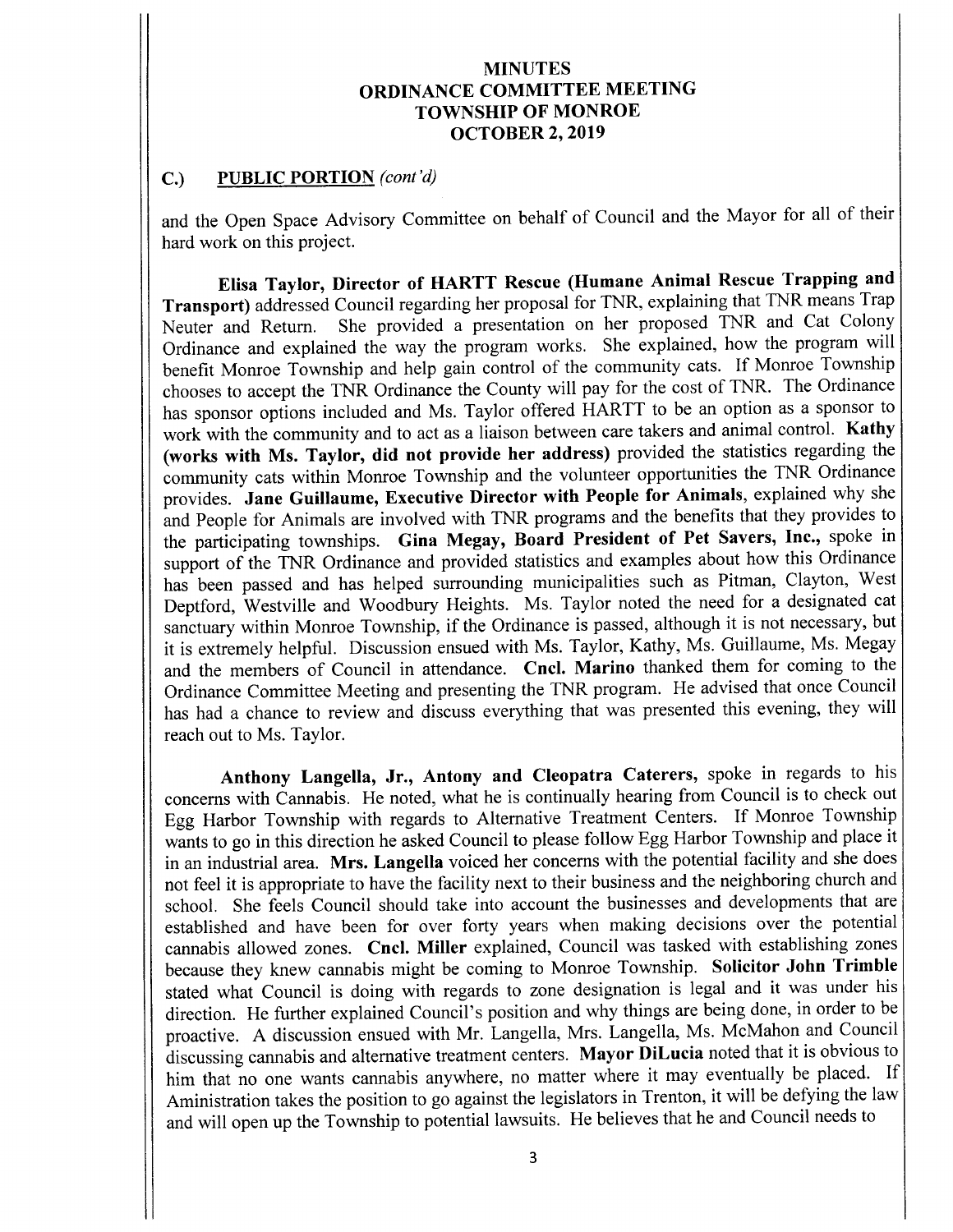## C.) PUBLIC PORTION (cont'd)

find the balance between satisfying the fears of the residents and making sure whatever is done is protected legally. Cncl. Marino explained that the Cannabis Committee is going to reconvene and report back with their recommendations by the next scheduled Ordinance Committee Meeting on November  $7<sup>th</sup>$ .

With no one else wishing to speak, Cncl. Pres. Garbowski made a motion to close the Public Portion. The motion was seconded by Cncl. Wolfe and unanimously approved by all members of Council in attendance.

## D.) ORDINANCES FOR REVIEW

### Authorizing the Purchase of Real Property, Block 13901, Lot 15

Cncl. Pres. Garbowski made a motion to move forward the Draft Ordinance Authorizing the Purchase of Real Property, Block 13901, Lot <sup>15</sup> for First Reading at the Regular Council meeting of October 14, 2019. The motion was seconded by Cncl. Wolfe and unanimously approved by all members of Council in attendance. Solicitor Trimble noted that this Ordinance does not identify <sup>a</sup> number, this authorizes the Solicitor to negotiate the sale of the property. The negotiations have been done, however, until the owner signs the contract it not complete. The owner has agreed to an offer of \$6,000.00, he owes \$5,400.00 in back taxes and will net \$600.00. Solicitor Trimble said he did not include the exact price in the Ordinance, because, if it has to be adjusted he will make the corrections prior to the second reading. As part of the deal, the owner is being required to complete a Seller's Disclosure Statement with environmental representations. Solicitor Trimble asked Len Fritz, Chairman of Open Space, who from the town has walked the property to ensure that there is not any environmental condition. Len Fritz said, no one that he knows of has walked the property. Solicitor Trimble feels before the Township takes title of the property, someone needs to do <sup>a</sup> history of the property, similar to <sup>a</sup> Phase I Environmental Study. Cncl. Pres. Garbowski will coordinate with the Township's Special Projects Engineer, Pennoni Associates to perform a brief Phase I Environmental Study on the property.

# Chapter 74-10 Fees - "Pfeiffer Community Center" / Chapter 74-41 Fees -Property Maintenance"

Solicitor Trimble explained, this Draft Ordinance handles the establishment of certain rental fees pertaining to the Pfeiffer Community Center and along with the registration fees pertaining to the Abandoned Properties. With regards to Section 74-41, Acting Zoning Officer, Tara Park has requested that all of these fees be updated to be in line with what the neighboring towns are doing. Cncl. Miller asked if the changes to Chapter 74- 10, Pfeiffer Community Center was <sup>a</sup> whole new section to which Solicitor Trimble confirmed. Cncl. Miller asked, have the organizations that have been using the Pfeiffer Community Center for free, for the duration of time been notified. Cncl. Marino said, according to the new section, non-profit organizations will be charged \$20 for Meeting Room A and B and \$25 for the Multi-Purpose Room per meeting. Mayor DiLucia noted, he was under the impression that the non-profits were not going to charged. A discussion ensued with the members of Council present regarding the charges for profit and non- profit. Solicitor Trimble suggested speaking with the Director of Community Affairs, Brandee Derieux prior to First Reading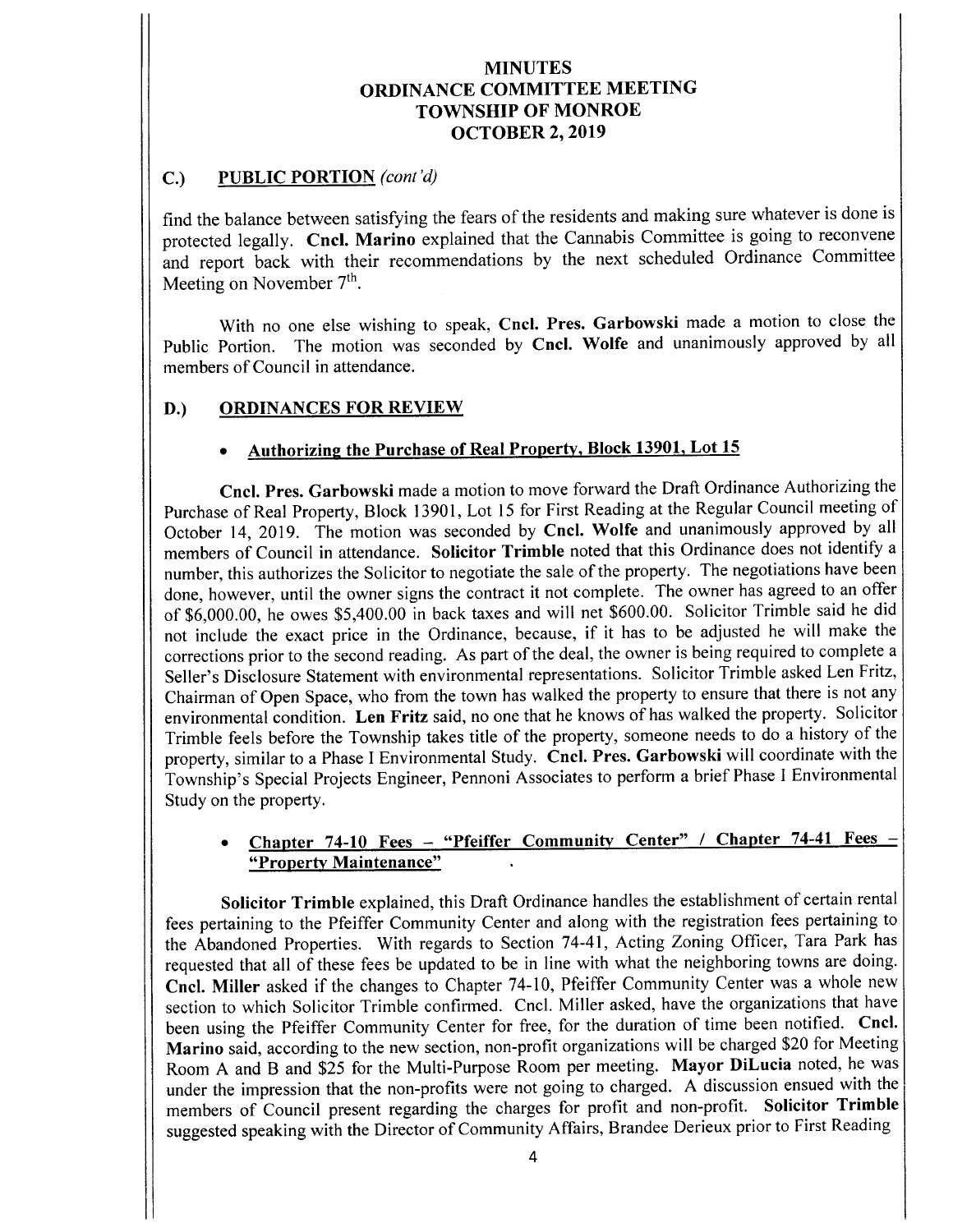## D.) ORDINANCES FOR REVIEW (cont'd)

at the next Regular Council Meeting to clarify the charges. Cncl. Miller made <sup>a</sup> motion to move forward the Draft Ordinance for Chapter 74-10 Fees - "Pfeiffer Community Center" / Chapter 74-41 Fees — " Property Maintenance" with modifications as discussed for First Reading at the Regular Council meeting of October 14, 2019. The motion was seconded by Cncl. Pres. Garbowski and unanimously approved by all members of Council in attendance.

## E.) MATTERS FOR DISCUSSION

### Trap Neuter Release& Cat Colony

Cncl. Marino advised that this was discussed at length during the Public Portion.

### Chapter 175 Land Management - "Cannabis"

Cncl. Marino advised that after the discussion during the Public Portion, the Cannabis Committee will reconvene and make <sup>a</sup> recommendation which will possibly be revisited at the November Ordinance Committee Meeting. Mayor DiLucia believes no matter what is done regarding Cannabis there will be <sup>a</sup> group that will be opposed to it. He feels, there needs to <sup>a</sup> long hard discussion about cannabis and distribution in general because nobody wants it in their backyard. Cncl. Miller feels that based on what has been presented by the public and what has been discussed with Planner, Timothy Kernan, there is a way to come up with a reduced scope that he believes everyone can agree with. Mayor DiLucia mentioned, the Administration is going to have to be prepared to take <sup>a</sup> position because this is not going to go away, no matter what is decided. A discussion followed among the members of Council present regarding the Ordinance pertaining to Cannabis.

### Sports Advisory Board

I

Cncl. Wolfe explained that the Sports Advisory Board was never formed and run properly. There is currently a Sports Advisory Board but it is not recognized anywhere in the Township other than the Sports Advisory Handbook, which only makes mention of it. The Parks and Recreation Commission and the Director are the only ones who can recommend to Council to change the Sports Advisory Handbook, which needs to be updated. The Parks and Recreation Commission has no influence on any sports in the Township, so the first Draft Ordinance will remove them and with that there is another Draft Ordinance creating the Sports Advisory Board. Once the Sports Advisory Board is created, then the new Sports Advisory Handbook can be re- introduced into an Ordinance. Solicitor Trimble clarified that the only change that is being made to Chapter 4-93.8 is to remove the footnote language pertaining to the handbook. He stated that the Sports Advisory Board was never formally established or adopted. In reference to Chapter 4-93.9, it is a whole new section that establishes the creation of the Sports Advisory Board and it states the bylaws. Cncl. Wolfe explained that each sports organization has two representatives, their president and another board member, and if anything is brought to <sup>a</sup> vote the two representatives cast one vote for that organization. Solicitor Trimble feels the language on the second page, in Section 4-93.13, Powers and Duties should read "shall make recommendations" instead of make recommendations and "the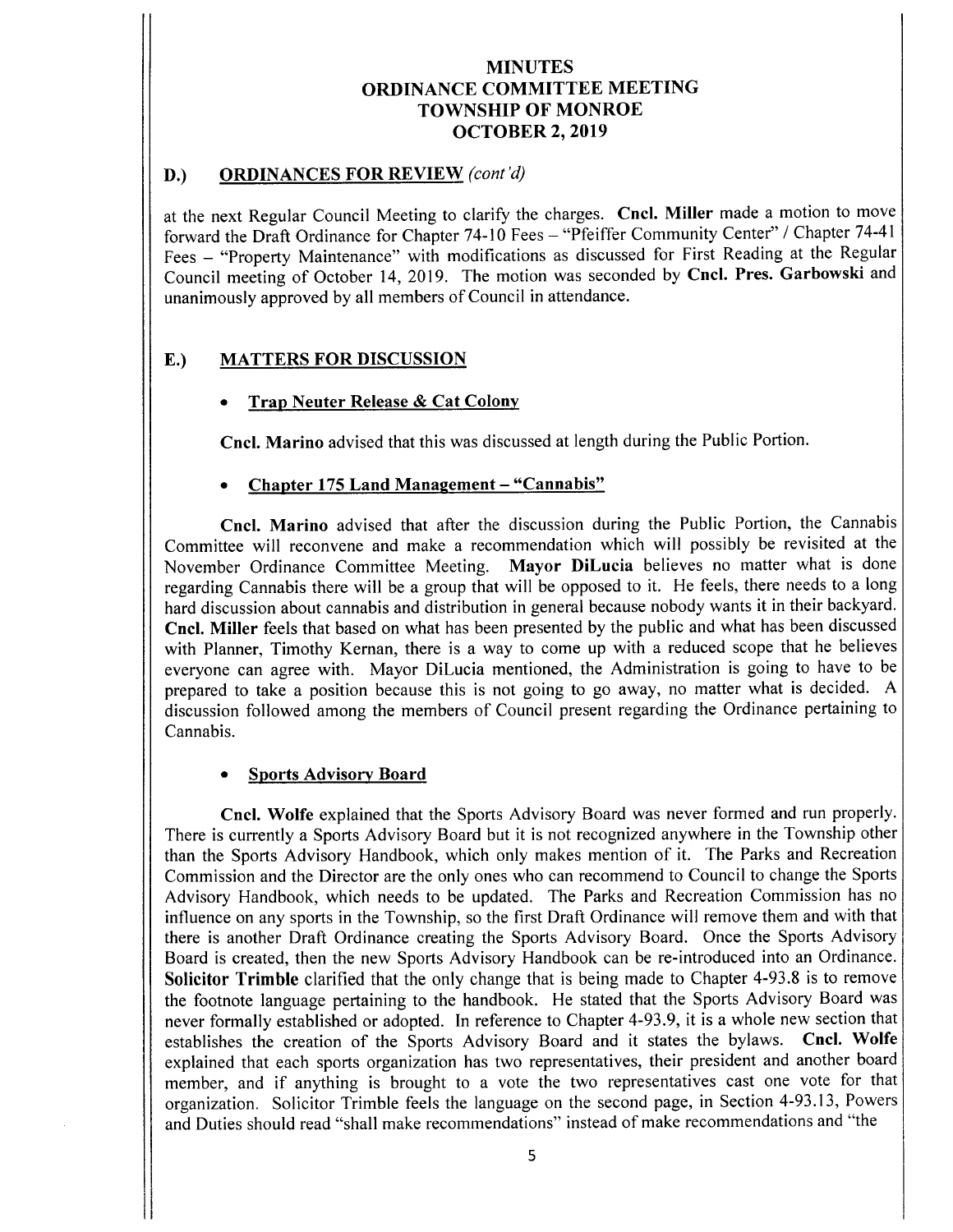## E.) MATTERS FOR DISCUSSION (cont'd)

Director of Parks and Recreation" instead of the Director of Public Safety. He explained that once the two Draft Ordinances are adopted, the Ordinance regarding the Handbook can be adopted with the modifications. Mayor DiLucia would like to see some financial accountability from the sports organizations to the Business Administrator. Solicitor Trimble will add language to the Ordinance stating they are required to submit an annual financial report to the Business Administrator within 45 days of the close of their season. Cncl. Miller made <sup>a</sup> motion to move the Draft Ordinance Amending Chapter 4 "Administrative Code" Section 4-93.9 with the noted modifications and the Draft Ordinance Amending Chapter 4 "Administrative Code" Section 4-93-8 for First Reading at the Regular Council Meeting of October 14, 2019. The motion was seconded by Cncl. Falcone and unanimously approved by all members of Council in attendance.

### Municipal Alliance Commission Bylaws

Solicitor Trimble has been requested by the County to clean up the language which has to do with conflicts of interest which he has forwarded to Donna Gaudio, Chairperson of the Municipal Alliance Commission for review. Cncl. Miller stated that he has reviewed the modified bylaws as the liaison and he did not find any problems. Cncl. Wolfe asked if there are any issues with the memorandum of understanding. Cncl. Miller explained there are no financials, it just clearly outlines what needs to be done when there is <sup>a</sup> conflict of interest. Cncl. Wolfe made <sup>a</sup> motion to move forward the Municipal Alliance Commission Bylaws Draft Ordinance for First Reading at the Regular Council Meeting on October 14, 2019. The motion was seconded by Cncl. Miller and unanimously approved by all members of Council in attendance.

### F.) NEW BUSINESS - None

### G.) OLD BUSINESS

Cncl. Falcone asked what the cost would be and what would be involved regarding the Main Street Ordinance, which would redesignate Main Street with commercial on the bottom and residential on the top, in order to control what is going on Main Street. Solicitor Trimble advised if it is re- zoned to designate commercial only on the bottom and residential on the top, it would down zone existing residential only properties. Cncl. Falcone asked if it can be done once <sup>a</sup> property is sold, not as it currently stands, but as it transfers. Cncl. Miller feels, Council would be challenged legally if they were to force <sup>a</sup> property owner to rezone and possibly down zone their property. Cncl. Marino explained the current problems and the challenges that Council faces with the current properties that are for sale and the current landlords. Solicitor Trimble advised there are <sup>a</sup> number of studies that would need to be done which would be at <sup>a</sup> potentially high cost. Cncl. Marino is concerned at how Main Street has gotten to the point that it is, with the majority of the previous single family dwellings now being multi-multi-family dwellings. Solicitor Trimble stated after researching this, he has prepared <sup>a</sup> memo which he will forward to the members of Council, outlining the process and the requirements to rezone. A discussion followed regarding how Main Street is zoned and how the properties are enforced.